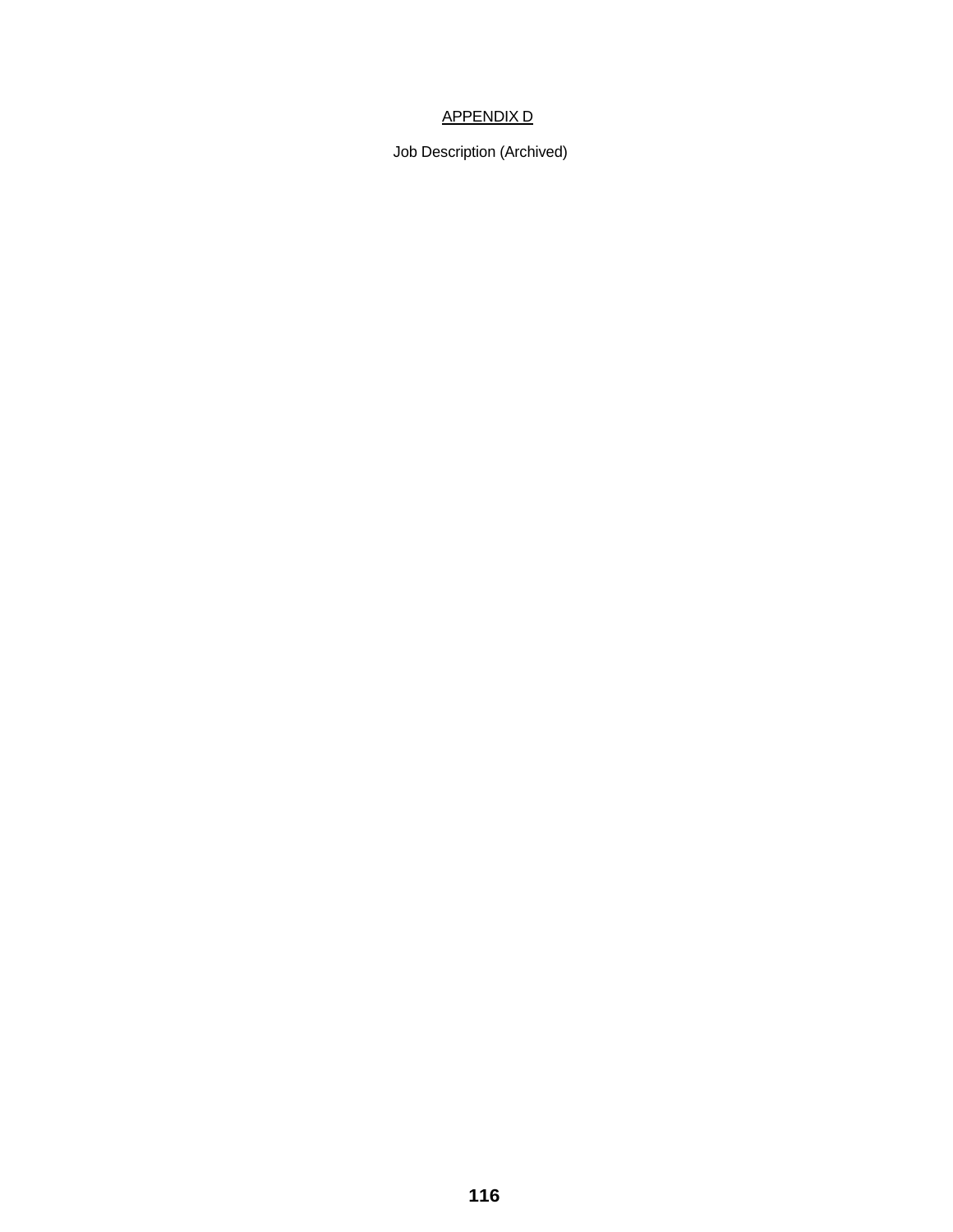## **Director, Counseling**

### Brief Description of the Position

Plans, supervises and coordinates the counseling and guidance program in a secondary school.

### Major Duties and Responsibilities

Provides leadership in the continuous evaluation, interpretation, and implementation of the counseling and guidance program.

Schedules regular meetings for counselors and prepares agenda.

Calls special meetings for counselors at appropriate times.

Coordinates the work of counselors and social workers assigned to the counseling program of the secondary school.

Supervises the work of paraprofessionals, clerical staff, and technicians, as assigned to the counseling program of the secondary school.

Assumes the responsibility for a close working relationship between counselors and administration and counselors and teachers.

Coordinates the allocation of job tasks and provides adequate time for completion of these tasks.

Assists in the establishment and maintenance of good community-school public relations.

Maintains running inventory of all the department equipment.

### **Coaches**

### Major Duties and Responsibilities

Use sound and acceptable teaching practices

Run well-organized practice sessions.

Complete pre-season planning well in advance of starting date.

Adhere to a highly efficient and technically sound program of injury prevention. When injuries do occur, follow a prescribed routine and maintain good communications with patient, trainer, doctor, parents and school staff.

Construct a well-organized game plan.

Develop a sound system for equipment accountability, including season inventory, repair, reconditioning and replacement. All purchasing should be accomplished through the allocated budget.

Keep assistant coaches, student managers and statisticians well informed as to what is expected. Cooperate fully with maintenance staff, transportation people and others similarly involved in the overall program.

Ensure all athletes are properly cleared before participation in their respective sports. Athletics should function as an integral part of the total curriculum.

The coach will be responsible for providing supervision before, during and after all team activities.